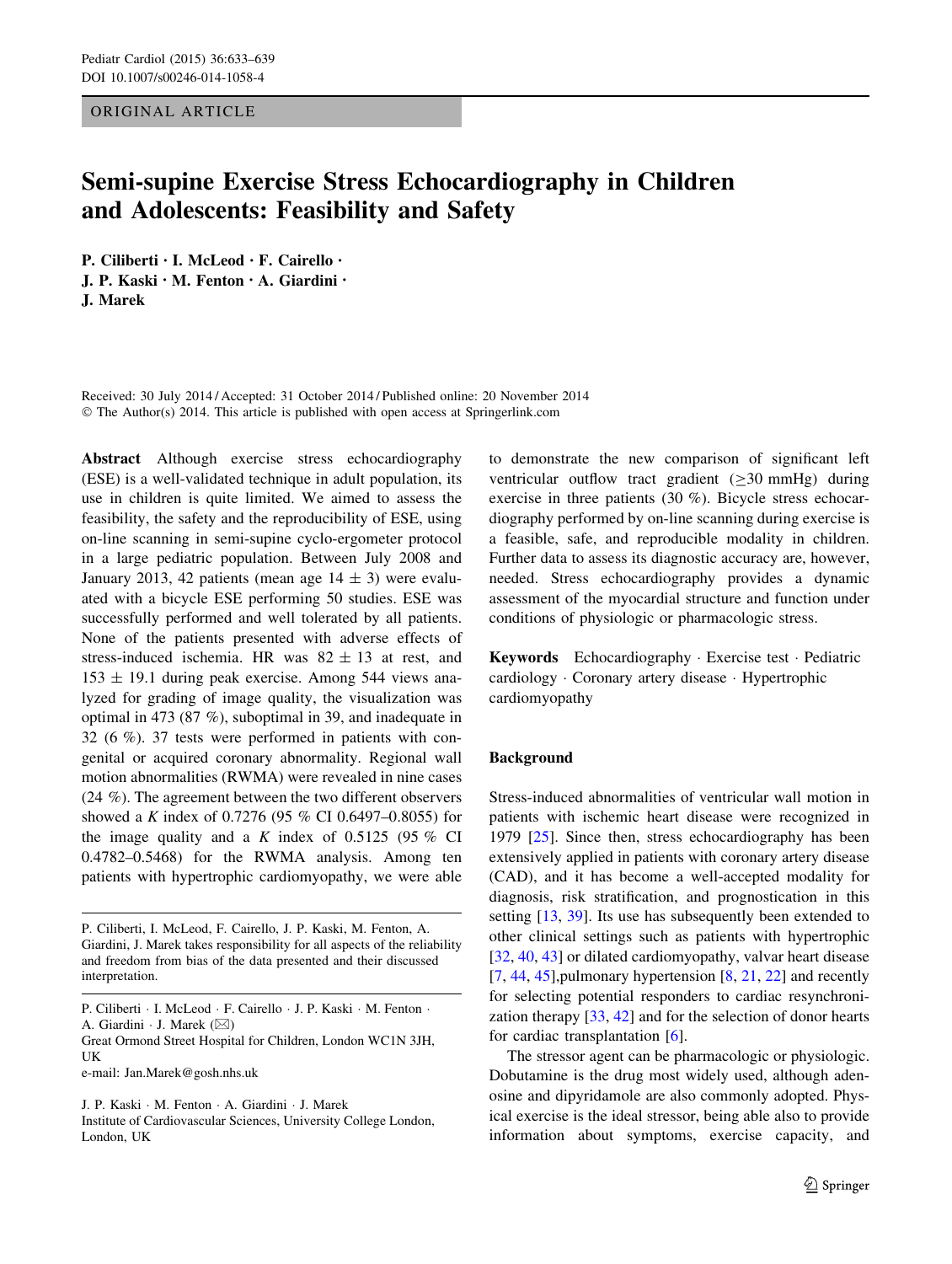hemodynamic response to exertion [[17,](#page-6-0) [39\]](#page-6-0). Exercise stress echocardiography (ESE) is most commonly performed on the treadmill, using similar protocols adopted for exercise ECG, or with a bicycle in either upright or supine position.

Despite wide experience in adults, stress echocardiography in the pediatric age group is rarely used [\[27](#page-6-0), [41\]](#page-6-0) and primarily reserved for patients with Kawasaki disease [[28,](#page-6-0) [37](#page-6-0)] and pediatric transplant recipients [\[12](#page-6-0), [30](#page-6-0)]. A small number of reports have been published in patients with congenital heart diseases [[11,](#page-6-0) [23\]](#page-6-0).

The major disadvantage of ESE in pediatric age is the precipitous drop in heart rate after peak exercise compared to adults [\[37](#page-6-0)]. In addition, some concerns exist about the image quality due to the higher heart rate in children, and the method's reproducibility in this setting has not previously been assessed. Bicycle exercise in the semi-supine position, compared to treadmill, offers the advantage that images can be obtained during all stages of exercise (including peak) in real time, avoiding the rapid heart rate drop. Instead of missing the peak heart rate due to its drop from erect position to a bed for imaging, recumbent position and continuous scanning should potentially allow better detection of ischemia and time for higher quality of images. Our aim hence was to assess the feasibility, safety, and reproducibility of dynamic ESE using ''on-line'' scanning in semi-supine cyclo-ergometer protocol in a wide spectrum of children with different types of disease.

# Methods

# Patients

Data of all patients undergoing a bicycle exercise echocardiography at the echocardiography unit of the Great Ormond Street Hospital for Children between July 2008 and January 2013 were retrospectively analyzed.

### Exercise Echocardiography Protocol

All examinations were performed according to our standardized institutional laboratory protocol. A symptomlimited exercise test was conducted on a semi-supine bicycle ergometer (Lode Medical Technology, Groningen, The Netherlands) using a continuous incremental bicycle protocol with a work rate increment between 5 and 20 W/ min according to gender and weight. All patients were given the opportunity to familiarize themselves with the cycle ergometer, and the procedure was discussed with the patient and parent/guardian prior to the test starting. Blood pressure measurement and clinical review preceded all tests. To be able to perform the test, all the children were at least 120 cm in height and above 7 years of age.

Echocardiography images were assessed at baseline, at low work load exercise at peak exercise, and during recovery, using a GE VIVID 7(GE Healthcare, Milwaukee, WI, with  $4 \times 4$  Stress protocol adapted to our protocol). Peak exercise was defined as the maximum level of performance achieved before patient's exhaustion. The low work load images were acquired after an increase in heart rate by 20 %, during a level of workout that the patient was still comfortable with. All scans were performed with harmonic fusion imaging using a M4S probe. For the assessment of CAD, according to our clinical laboratory protocol, images of the left ventricle (LV) at each exercise stage were obtained from apical 4-chamber, 2-chamber, parasternal long-axis view, and parasternal short-axis view at the levels papillary muscles. All images were recorded digitally and analyzed off-line by the same observer (JM) using a 16-segments, 5-point scale model of the left ventricle according to the recommendations of the European Association of Echocardiography [\[29](#page-6-0)].

Studies performed for reasons other than assessment of CAD did not follow this 16-segment protocol at each stage, and instead, a more focused assessment was performed in line with the reason for referral. Specifically, for patients with HCM, an assessment of the presence and extent of systolic anterior motion of the mitral valve (SAM), presence and severity of mitral regurgitation, and left ventricular outflow tract gradient was performed, according to previously published techniques in adults [[43\]](#page-6-0).

The image quality was assessed for each acquired view on a three-point scale: 1. complete endocardial definition and wall thickening; 2. inadequate visualization of one or two LV segments; 3. inadequate visualization of three or more LV segments

#### Coronary Angiography and Cardiac MRI

When coronary angiography or cardiac MRI was performed within 6 months from the ESE (without any significant clinical event during this period), these exams were used for comparison with the ESE results.

### Interobserver Variability

A representative sample (29, 78 %) of the scans performed for evaluation of coronary artery disease was independently and blindly reviewed off-line by two different observers (PC and IM), not aware of patients' medical history, for assessment of image quality and presence of regional wall motion abnormalities (RWMA). For the RWMA analysis, the agreement between the two observers was tested for each of the 16 segments at every stage of the protocol. For the image quality, the agreement was tested for each acquired view.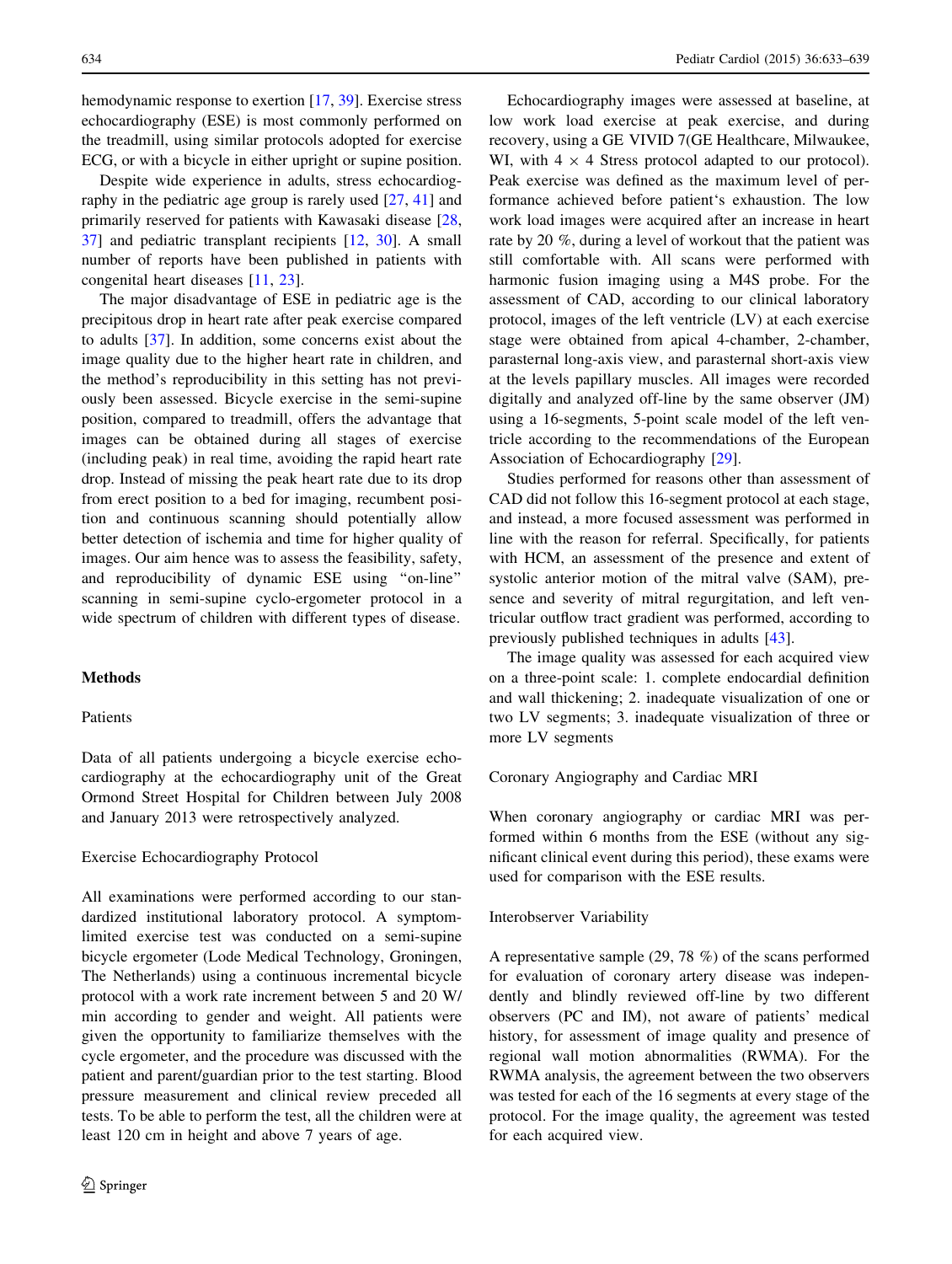<span id="page-2-0"></span>Table 1 Main clinical characteristics and results of the entire cohort of test performed

|                                                 | Total, $n = 50$  |
|-------------------------------------------------|------------------|
| Male sex, $n(\%)$                               | 28 (56 %)        |
| Age at exam (year)                              | $14 \pm 3$       |
| BSA                                             | $1.4 \pm 0.5$    |
| Indication, $n(\%)$                             |                  |
| Coronary artery disease detection               | 37 $(74\%)$      |
| <b>HCM</b>                                      | 10 $(20 \%)$     |
| Other                                           | 3 (6 %)          |
| Patients on medication, $n$ (%)                 | 11 $(22 \%)$     |
| Beta blockers                                   | 7(14%)           |
| Calcium channel blockers                        | 4 (8 %)          |
| ACE inhibitor                                   | 2 $(4 \%)$       |
| Termination due to muscular exhaustion, $n$ (%) | 50 (100 %)       |
| ECG abnormalities during stress, $n$ (%)        | 5 (10 %)         |
| Arrhythmia, $n$ (%)                             | $0(0\%)$         |
| Symptoms                                        | 2 (4 $%$ )       |
| Rest HR (bpm)                                   | $82 \pm 13.6$    |
| Peak HR (bpm)                                   | $153.4 \pm 19.7$ |
|                                                 |                  |

#### Statistical Analysis

All continuous variables were presented as mean with standard deviation. Categorical variables were reported as number and percentage. The weighted Cohen's Kappa test was used to assess the agreement between the two observers. A K value  $\leq 0.20$  was considered to reflect poor reproducibility, 0.21–0.40 fair, 0.41–0.60 moderate, 0.61–0.80 good, and 0.81–1.00 was considered suggestive of a very good reproducibility [\[2](#page-5-0)].

# Results

## Patients

Forty-two (42) patients (23 males, 55 %, mean age  $14 \pm 3$  years, median age 14.5, range 6–22) were enrolled in the study, and 50 tests were performed. Six patients underwent two studies, and one patient underwent three studies. No differences were found between different studies performed by the same subject. Thirty-seven (74 %) tests were executed for assessment of coronary artery disease, ten (20 %) tests were for assessing LV outflow tract gradient during exercise in patients affected by hypertrophic cardiomyopathy (HCM), and three tests (1 patient affected by dilated cardiomyopathy, 1 patient affected by pulmonary hypertension, and 1 patient affected by dynamic LV outflow tract obstruction) were accomplished for different reasons. The main demographic data

Table 2 Main clinical characteristics and results of the tests performed for detection of coronary abnormalities

|                                                 | Total, $n = 37$  |
|-------------------------------------------------|------------------|
| Male sex, $n(\%)$                               | 22 $(59\%)$      |
| Age at exam (year)                              | $13.6 \pm 3$     |
| <b>BSA</b>                                      | $1.4 \pm 0.5$    |
| <b>Indications</b>                              |                  |
| Transition to adult clinic                      | 7(19%)           |
| Chest pain/clinical deterioration               | 7(19%)           |
| Follow-up                                       | 13 $(35\%)$      |
| Coronary disease previously found at cath/MRI   | 10 $(27 \%)$     |
| Diagnosis                                       |                  |
| TGS S/P ASO                                     | 9(24%)           |
| Kawasaki disease                                | 7(19%)           |
| Heart transplant                                | 11 $(30\%$       |
| Congenital coronary abnormality                 | 9(24%)           |
| Other                                           | 1 $(3 \%)$       |
| Patient on medication, $n$ (%)                  | 2 (6 %)          |
| Beta blockers                                   | $0(0\%)$         |
| Calcium channel blockers                        | $0(0\%)$         |
| Ace inhibitor                                   | 2 (6 %)          |
| Termination due to muscular exhaustion, $n$ (%) | 37 $(100\%$      |
| ECG abnormalities during stress, $n$ (%)        | 3 $(8, %)$       |
| Arrhythmia, $n$ (%)                             | $0(0\%)$         |
| Symptoms                                        | 1 $(3 \%)$       |
| Rest HR (bpm)                                   | $87 \pm 12.2$    |
| Peak HR (bpm)                                   | $155.7 \pm 17.9$ |
| Coronary angiograms available, $n$ (%)          | 20(54%)          |
| Cardiac MRI available, $n$ (%)                  | 21 (57 %)        |
| Coronary angio or MRI available                 | $26(70\%)$       |

of the subjects performing the 50 tests are summarized in Table 1.

#### Feasibility and Safety

ESE was successfully performed and well tolerated by all patients. Satisfactory images were obtained in the entire cohort, and no patient was excluded due to the poor image quality of the scan. No significant arrhythmia (sustained atrial or ventricular tachycardia) or complication was detected, and all the studies were interrupted for muscular exhaustion. We recorded only a few isolated ventricular ectopic beats in one patient, one patient reported feeling of dizziness, and another patient presented with chest discomfort. In five patients (10 % of the studies), ST depressions were noted on ECG during exercise in absence of symptoms. Two of these patients were subjects with HCM, the remaining three were subjects with suspected CAD, and only in one case, the ST depression was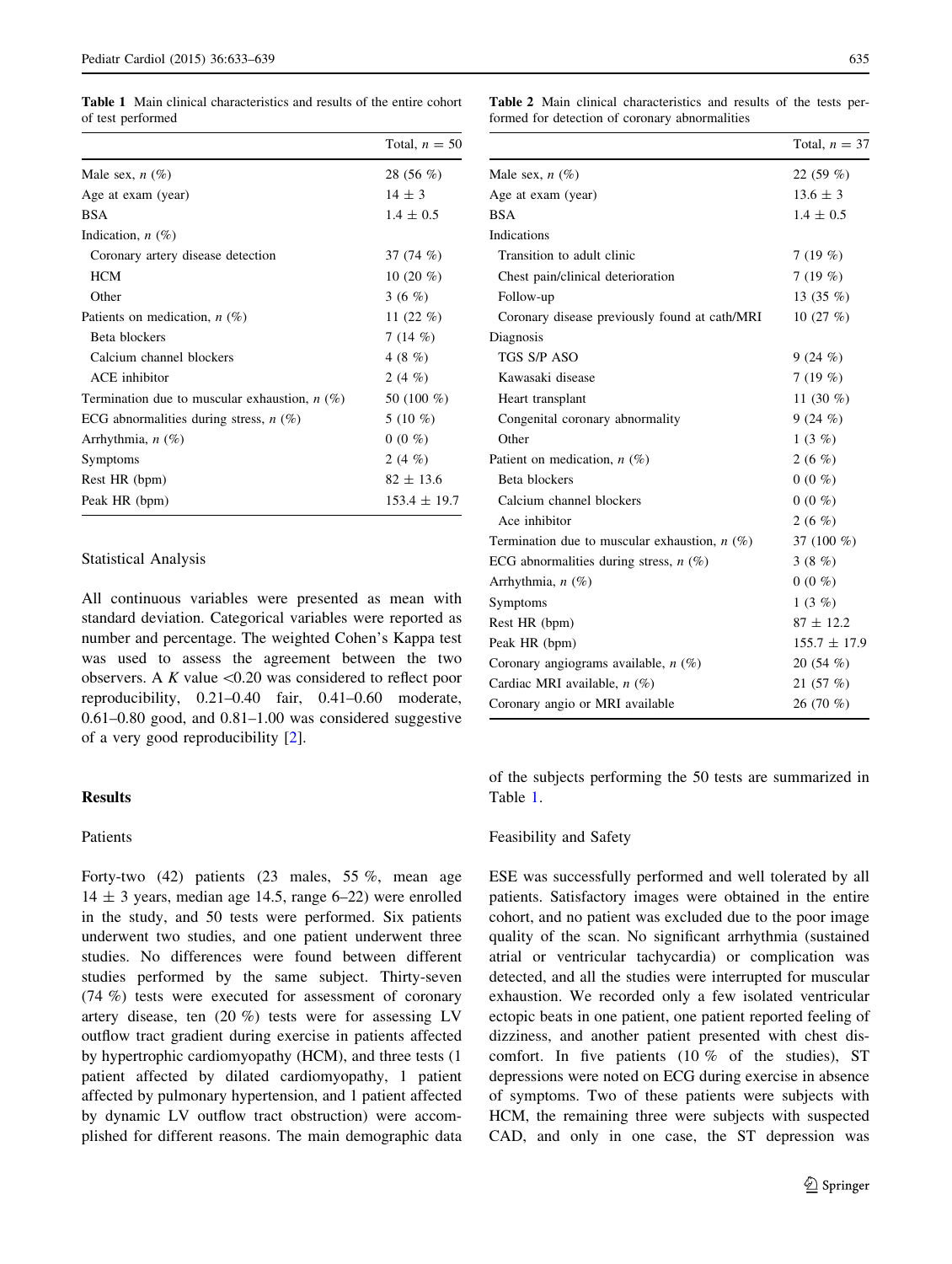<span id="page-3-0"></span>Table 3 Systematic description of the nine cases with evidence of RWMA during ESE

|                | Patient Diagnosis RWMA | at rest | RWMA at<br>low<br>exercise | RWMA at<br>peak<br>exercise | <b>RWMA</b><br>at<br>recovery | Coronary<br>stenosis $>70$ %<br>at cath | LG<br>enhancement<br>at MRI |
|----------------|------------------------|---------|----------------------------|-----------------------------|-------------------------------|-----------------------------------------|-----------------------------|
|                | TGA S/P<br><b>ASO</b>  | $+$     | $^{+}$                     |                             | $^{+}$                        |                                         |                             |
| 2              | <b>HTx</b>             | $^{+}$  |                            |                             | $^+$                          | ┿                                       |                             |
| 3              | <b>CCA</b>             |         | $\pm$                      |                             |                               |                                         |                             |
| $\overline{4}$ | <b>HTx</b>             | $^{+}$  | $^{+}$                     |                             |                               |                                         |                             |
| 5              | <b>HTx</b>             | $^{+}$  | $^{+}$                     | $^+$                        | $^{+}$                        | $^+$                                    | $^+$                        |
| 6              | <b>HTx</b>             | $^{+}$  | $^{+}$                     | $^{+}$                      | $^{+}$                        | $^{+}$                                  | $^{+}$                      |
| 7              | <b>CCA</b>             | $^{+}$  | $^{+}$                     | $^{+}$                      | $^{+}$                        |                                         |                             |
| 8              | TGA S/P<br><b>ASO</b>  | $^{+}$  | $^{+}$                     | $^{+}$                      | $^{+}$                        |                                         |                             |
| 9              | TGA S/P<br><b>ASO</b>  | $^{+}$  | $^+$                       | $\hspace{0.1mm} +$          | ┿                             | ┿                                       |                             |

+positive, -negative, /not performed, CCA congenital coronary abnormality, TGA transposition of the great arteries, ASO arterial switch operation,  $HTx$  heart transplant

associated to the presence of RWMA. Resting HR was  $82 \pm 13$ , and peak HR was  $153 \pm 19$  (81  $\pm 15$ ; 159  $\pm 17$ ) excluding heart transplant patients and patients on beta blockers or calcium channel blockers). The main results of all the tests performed are summarized in Table [2](#page-2-0).

## Coronary Artery Disease Analysis

Thirty-seven exams (mean age at the time of the exam  $13.6 \pm 3$ ) were performed for detection of CAD in 29 patients. Nine (24 %) exams were performed in patients who had undergone repair of congenital coronary abnormalities (five patients with anomalous left coronary artery from the pulmonary artery (ALCAPA), two patients with right coronary artery from the left coronary sinus, one patient with left coronary artery from the right coronary sinus with intramural course, one patient with left main coronary artery occlusion of unknown origin), 11 (30 %) in heart transplant recipients, 7 (19 %) in patients with coronary artery abnormalities after Kawasaki disease, and 9 (24 %) in patients who had previously undergone arterial switch operation for transposition of the great arteries. One (3 %) patient was referred for typical chest pain after surgical repair for double outlet right ventricle. The indication for the test was chest pain or clinical deterioration in 7 (19 %) cases, clinical follow-up in 13 (35 %), CAD previously found at coronary angiography or MRI in 10 (27 %) and in 7 (19 %) cases the test was performed as part of the routine protocol in our institution prior to transition to adult services. One patient reported mild dizziness during recovery. Resting HR was  $87 \pm 12.2$ , and peak HR was  $155.7 \pm 17.0$  (Table [2\)](#page-2-0).

Nine patients were identified to have RWMA. A complete description of these nine cases and the comparison with coronary angiography and cardiac MRI (when available) are shown in Table 3. In the remaining 28 tests Table 4 Main clinical characteristics and results of the tests performed in patients with HCM

|                                                             | Total, $n = 10$  |
|-------------------------------------------------------------|------------------|
| Male sex, $n(\%)$                                           | 5 (50 %)         |
| Age at exam (year)                                          | $14.6 \pm 3.6$   |
| <b>BSA</b>                                                  | $1.3 \pm 0.5$    |
| Indications                                                 |                  |
| Exertional chest pain                                       | $7(70\%)$        |
| Exertional presyncope                                       | 2 (20 $%$ )      |
| Exercise-induced fatigue                                    | 1 (10 $%$ )      |
| Medication                                                  | $9(90\%)$        |
| Beta blocker                                                | 7(77%)           |
| <b>CCBs</b>                                                 | 4 (44 $%$ )      |
| Termination due to muscular exhaustion, $n$ (%)             | 10 $(100\%$      |
| ECG abnormalities during stress, $n$ (%)                    | 2 (20 $%$ )      |
| Arrhythmia, $n$ (%)                                         | $0(0\%$          |
| Symptoms                                                    | 1 (10 $%$ )      |
| Resting HR (bpm)                                            | $74.1 \pm 14.2$  |
| Peak HR (bpm)                                               | $134.3 \pm 14.9$ |
| LVOT gradient at rest, mmHg                                 | $22.5 \pm 11.2$  |
| LVOT gradient at peak exercise, mmHg                        | $39.8 \pm 30.5$  |
| LVOT gradient at rest $\geq$ 30 mmHg, <i>n</i> (%)          | 2 (20 %)         |
| LVOT gradient $\geq$ 30 mmHg at peak exercise, <i>n</i> (%) | 5 (50 $%$ )      |

CCBs calcium channel blockers, LVOT left ventricle outflow tract

without any evidence of RWMA on ESE, coronary angiography or cardiac MRI when available demonstrated significant coronary stenosis in four cases (14 %).

## Hypertrophic Cardiomyopathy Population

Ten patients affected by HCM (mean age  $14.6 \pm 3.6$ ) were studied. No significant arrhythmia was encountered. The indication for ESE in all cases was the clinical suspicion of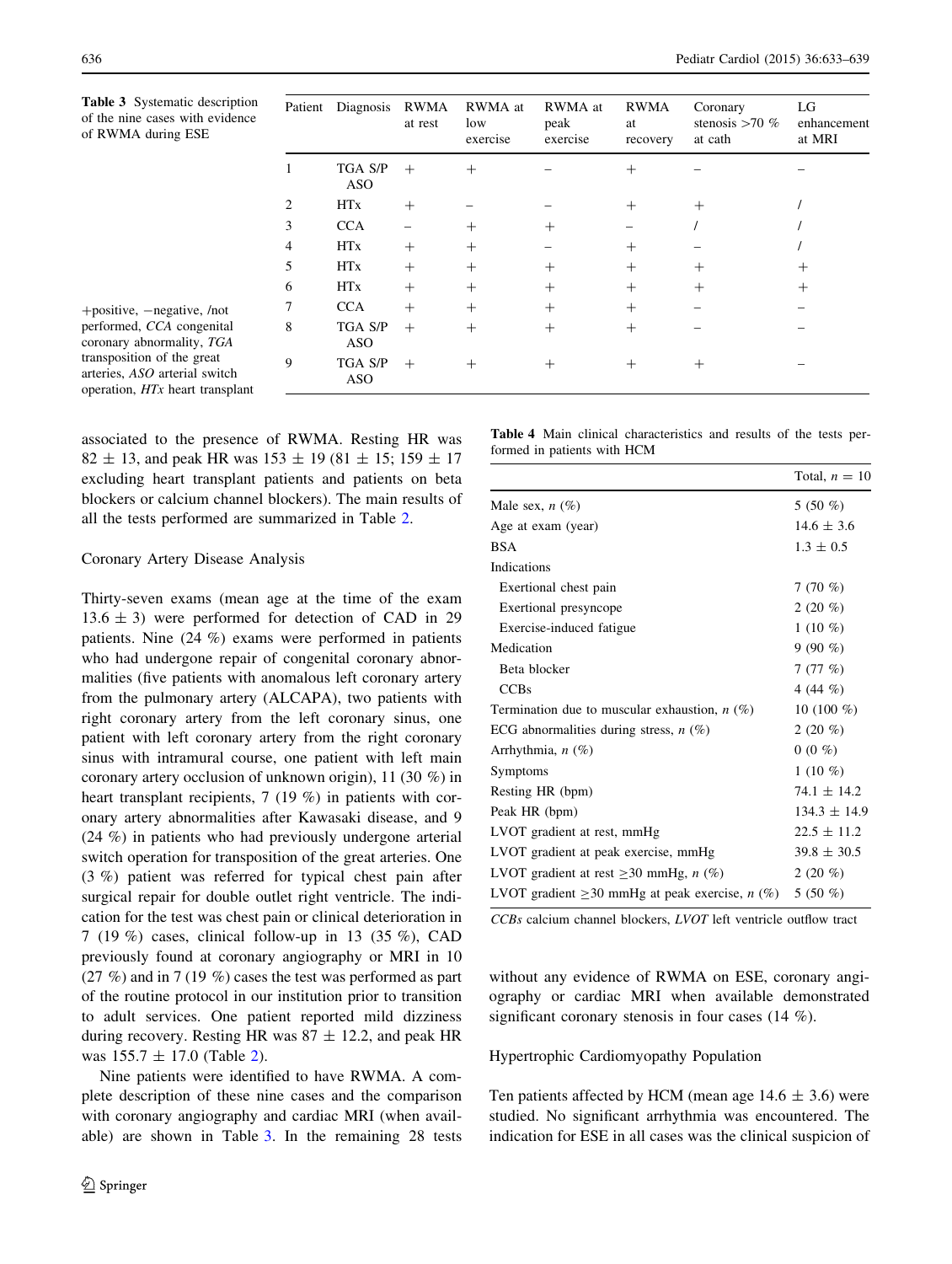provocable LV outflow tract obstruction in the absence of a resting gradient on transthoracic echocardiography. Seven patients (70 %) had exertional chest pain, two (20 %) presented with presyncope on exercise, and one patient (10 %) had increasing exercise-related fatigue. Only one patient reported symptoms during the test (mild chest discomfort). Nine patients (90 %) were on medications (7 on beta blockers, 4 on calcium channel blockers, and 3 on both). Resting HR was  $74.1 \pm 14.2$ , and peak HR was  $134.3 \pm 14.9$ . Mean resting left ventricular outflow tract (LVOT) gradient was  $22.5 \pm 11.2$ , and peak LVOT gradient was 39.8  $\pm$  30.5. LVOT gradient was  $\geq$ 30 mmHg at rest in two patients  $(20 \%)$ , and 3 new patients  $(30 \%)$ developed a LVOT gradient  $\geq$ 30 mmHg during exercise. The main data of ESE in HCM population are summarized in Table [4](#page-3-0).

# Image Quality and Interobserver Variability

Image quality and the interobserver variability were analyzed in 29 patients (1 exam for each patient assessed for potential coronary artery disease). Four hundred and sixty four different views were analyzed. 403 (87 %) views were judged as optimal (score = 1), 32 (7 %) as suboptimal (score  $= 2$ ), and 29 (6 %) as inadequate (score  $= 3$ ). The view more inclined to be suboptimal was the two-chamber view for assessing the anterior and inferior LV wall.

The coefficient of agreement  $(K)$  among the two investigators for the analysis of image quality was 0.7276 (95 % CI 0.6497–0.8055), representing a good correlation. For the wall motion analysis (2329 segments analyzed), the K was 0.5125 (95 %CI 0.4782–0.5468), representing a moderate agreement between the two observers.

## **Discussion**

Stress echocardiography in children is not as well established as a diagnostic modality as it is in the adult population. The scarce data available in this setting, characterized by a wide heterogeneity in terms of characteristics of the studied populations and type of stressor, have very likely contributed to the lack of a shared protocol in the pediatric community. Our study shows that bicycle stress echocardiography performed by on-line scanning during exercise is a feasible, well-tolerated, and reproducible modality in children, and our protocol could be safely applied by other specialists in pediatric echocardiography.

The wide heterogeneity in terms of the studied cohort and indications for testing is testified by the presence of isolated reports on use of stress echocardiography in children in completely different clinical settings. There are few reports focused on assessing the presence of CAD after heart transplantation [[12,](#page-6-0) [15,](#page-6-0) [16,](#page-6-0) [28,](#page-6-0) [30,](#page-6-0) [46](#page-6-0)] or after arterial switch operation in patients born with transposition of the great arteries [\[19,](#page-6-0) [23](#page-6-0)] or in subjects with history of Kawasaki disease [[20,](#page-6-0) [24,](#page-6-0) [34,](#page-6-0) [47\]](#page-6-0), as well as studies providing dynamic evaluation in patients with congenital left heart disease [[1,](#page-5-0) [5](#page-5-0), [14](#page-6-0), [35](#page-6-0)], repaired tetralogy of Fallot [\[3](#page-5-0), [10](#page-5-0)], repaired complex congenital heart defects [[19,](#page-6-0) [26](#page-6-0), [38](#page-6-0)], and after Fontan operation [\[9](#page-5-0)].

The un-standardized nature of this investigation is demonstrated further by the number of different stressor agents used. Dobutamine, adenosine, and dipyridamole have been used as pharmacological stressors, and both treadmill and bicycle exercise testing have been utilized when ESE. This large heterogeneity in terms of the background of the patients and type of stressor has not encouraged the establishment of an accepted stress echocardiography protocol in children, and may, at least in part, explain the conflicting results in terms of sensitivity and specificity obtained by the different studies assessing children with CAD [\[12](#page-6-0), [19,](#page-6-0) [23,](#page-6-0) [46](#page-6-0)].

The rapid drop of heart rate in children just after the peak exercise phase [[36\]](#page-6-0) may be a further contributing factor to these conflicting results. The latter has previously been identified as the most important limitation of the technique, with a rapid return to resting heart rate after stopping exercise, which can occur within 1 min in some children. This limitation is particularly important when the standard treadmill exercise protocol is used, forcing the acquisition of the images after the end of the exercise. In our study, the wide difference between HR at rest and peak HR  $(82 \pm 13.6)$  at rest,  $153.4 \pm 19.7$  at peak;  $81.3 \pm 15$ –158.9  $\pm$  17.1 excluding heart transplant and patients on beta blockers or calcium channel blockers) testifies that bicycle ESE allowing on-line scanning may resolve this technical problem in children.

Image quality is a well-known technical limitation in exercise stress echocardiography [\[12](#page-6-0)], so that the use of contrast agents has been also proposed in children [[27\]](#page-6-0) to improve LV border delineation. In our experience, using a semi-supine bicycle ergometer, the images were obtained in satisfactory quality in the entire cohort of patients, and none of them was excluded due to the poor image quality of the scan. The systematic analysis of all images confirmed very high quality in more than 85 %.

Concerns have also been raised about the safety of the technique in children, with one report outlining a high prevalence of side effects, including hypertension, arrhythmia, and chest pain during dobutamine stress exercise in children [\[3](#page-5-0)]. In our cohort, we experienced mild adverse effects in less than 5 % of patients and no significant arrhythmia.

Very few data are available on reliability of stress echocardiography [\[31](#page-6-0)]. To our knowledge, interobserver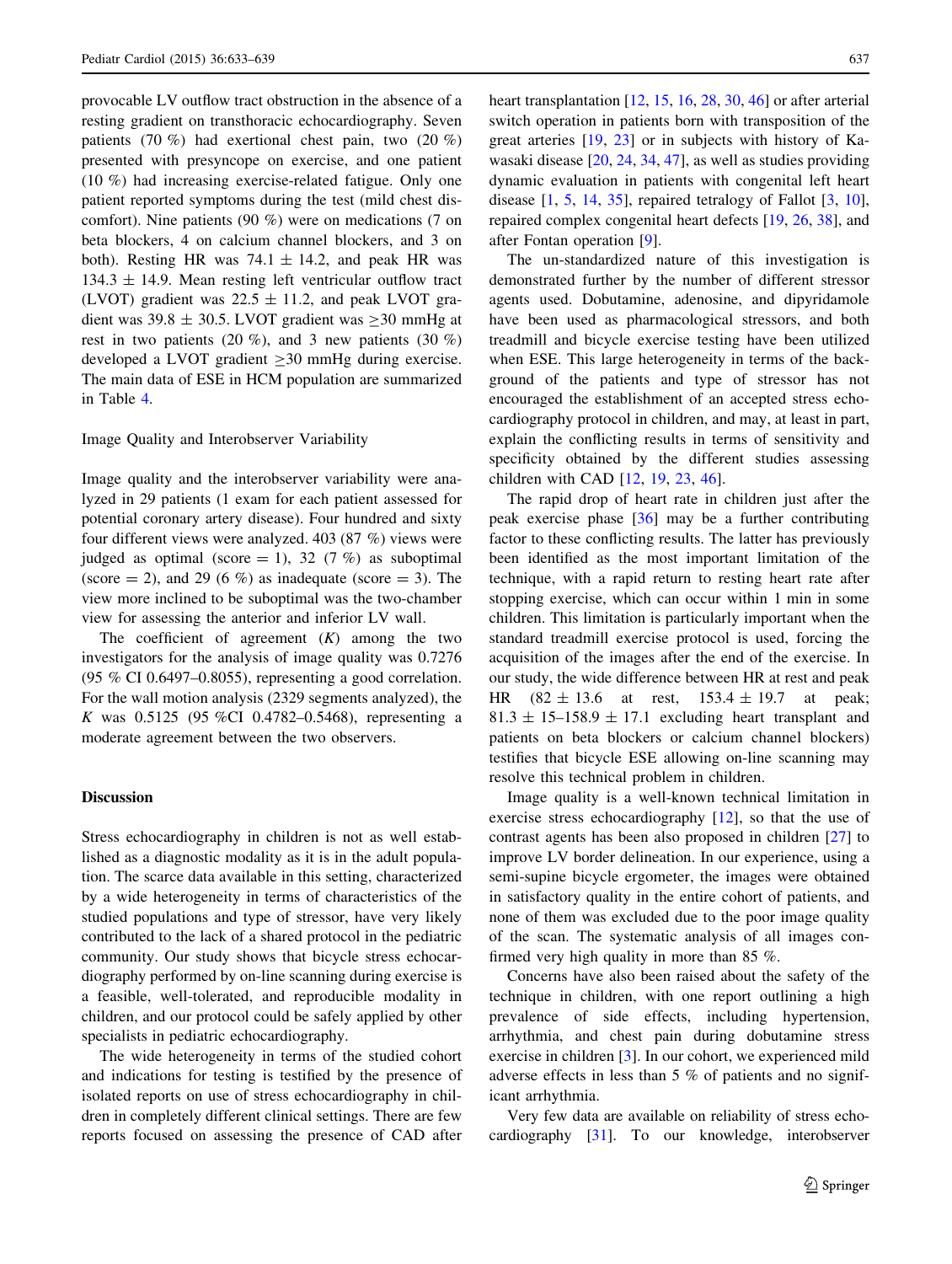<span id="page-5-0"></span>variability of ESE in children has never been assessed. We tested interobserver variability for image quality of the acquired views, demonstrating a good agreement between the two different observers. A slightly worse but anyway moderately good agreement was found in the grading of regional wall motion abnormalities. Our analysis on grading of RWMA was performed comparing each LV segments analyzed for all the views obtained. This extensive and complete analysis very likely imposed a handicap on the result, and the agreement would have likely been better if the analysis had compared just the presence of RWMA. However, this result might suggest that ESE for assessing of RWMA in children is not a straightforward technique, and should be performed by experienced operators who are properly trained.

We have also demonstrated that ESE may be a valuable technique in children with HCM. A significant number of patients without resting LV outflow tract gradients may develop dynamic obstruction with exercise, and detection of an exercise-induced gradient may provide a therapeutic target for the relief of symptoms as well as enabling more reliable monitoring of the response to therapy [4]. To the best of our knowledge, this is the first study assessing the feasibility of ESE in this setting in the pediatric population, and further, larger studies are warranted to optimize the technique and assess its clinical utility.

# Limitations

Our study did not explicitly focus on ESE diagnostic accuracy of detection of coronary stenosis in children. Although the results comparing ESE with coronary angiography and cardiac MRI were presented, the limited number of patients with simultaneous coronary angiography or cardiac MRI did not allow any statistical analysis to be performed. Even the rate of false positive and false negative in our study must be reassessed in a dedicated prospective study about ESE diagnostic effectiveness. However, the latter could be partially explained by the presence of extensive collateral circulation in children, while it is well known that a sizable proportion (more than 30 %) of patients with positive ESE has no significant coronary lesion in the adult population [[18\]](#page-6-0). Nonetheless in a large adult cohort, outcomes of patients with false-positive results were similar to those of patients with true-positive results, suggesting a prognostic value of the ESE even in absence of CAD, and suggesting that patients with false-positive results on ESE should still receive intensive risk factor management and careful clinical follow-up [\[18](#page-6-0)].

# **Conclusions**

semi-supine bicycle ergometer allows acquisition of good quality on-line images and avoids the rapid drop of heart rate after exercise in children representing an ideal type of stressor in pediatric population. Further data are needed to assess its diagnostic accuracy in assessing for the presence of CAD, and its possible role in risk and prognostic stratification in the pediatric setting.

In children with HCM, bicycle stress echocardiography can unmask latent LV outflow tract dynamic obstruction during exercise in patients without a resting gradient.

#### Conflict of interest None.

Open Access This article is distributed under the terms of the Creative Commons Attribution License which permits any use, distribution, and reproduction in any medium, provided the original author(s) and the source are credited.

# References

- 1. Alpert BS, Bloom KR, Olley PM (1980) Assessment of left ventricular contractility during supine exercise in children with left-sided cardiac disease. Br Heart J 44:703–710
- 2. Altman DG (1991) Statistics in medical journals: developments in the 1980s. Stat Med 10:1897–1913
- 3. Apostolopoulou SC, Laskari CV, Tsoutsinos A, Rammos S (2007) Doppler tissue imaging evaluation of right ventricular function at rest and during dobutamine infusion in patients after repair of tetralogy of Fallot. Int J Cardiovasc Imaging 23:25–31
- 4. Argulian E, Chaudhry FA (2012) Stress testing in patients with hypertrophic cardiomyopathy. Prog cardiovasc Dis 54:477–482 2012/06/13
- 5. Banaszak P, Szkutnik M, Kusa J, Banaszak B, Bialkowski J (2009) Utility of the dobutamine stress echocardiography in the evaluation of the effects of a surgical repair of aortic coarctation in children. Cardiol J 16:20–25
- 6. Bombardini T, Gherardi S, Arpesella G, Maccherini M, Serra W, Magnani G et al (2011) Favorable short-term outcome of transplanted hearts selected from marginal donors by pharmacological stress echocardiography. J Soc Echocardiogr 24:353–362
- 7. Bonow RO, Carabello BA, Kanu C et al (2006) ACC/AHA 2006 guidelines for the management of patients with valvular heart disease: a report of the American College of Cardiology/American Heart Association Task Force on Practice Guidelines (writing committee to revise the 1998 Guidelines for the Management of Patients With Valvular Heart Disease): developed in collaboration with the Society of Cardiovascular Anesthesiologists: endorsed by the Society for Cardiovascular Angiography and Interventions and the Society of Thoracic Surgeons. Circulation 114:e84–e231
- 8. Bossone E, Rubenfire M, Bach DS, Ricciardi M, Armstrong WF (1999) Range of tricuspid regurgitation velocity at rest and during exercise in normal adult men: implications for the diagnosis of pulmonary hypertension. J Am Coll Cardiol 33:1662–1666
- 9. Brili SV, Alexopoulos NA, Barberis VI et al (2007) Dobutamine stress echocardiography for the evaluation of cardiac reserve late after Fontan operation. Hell J Cardiol 48:252–257
- 10. Brili S, Stamatopoulos I, Barbetseas J et al (2008) Usefulness of dobutamine stress echocardiography with Tissue Doppler imaging for the evaluation and follow-up of patients with repaired tetralogy of Fallot. J Am Soc Echocardiogr 21:1093–1098